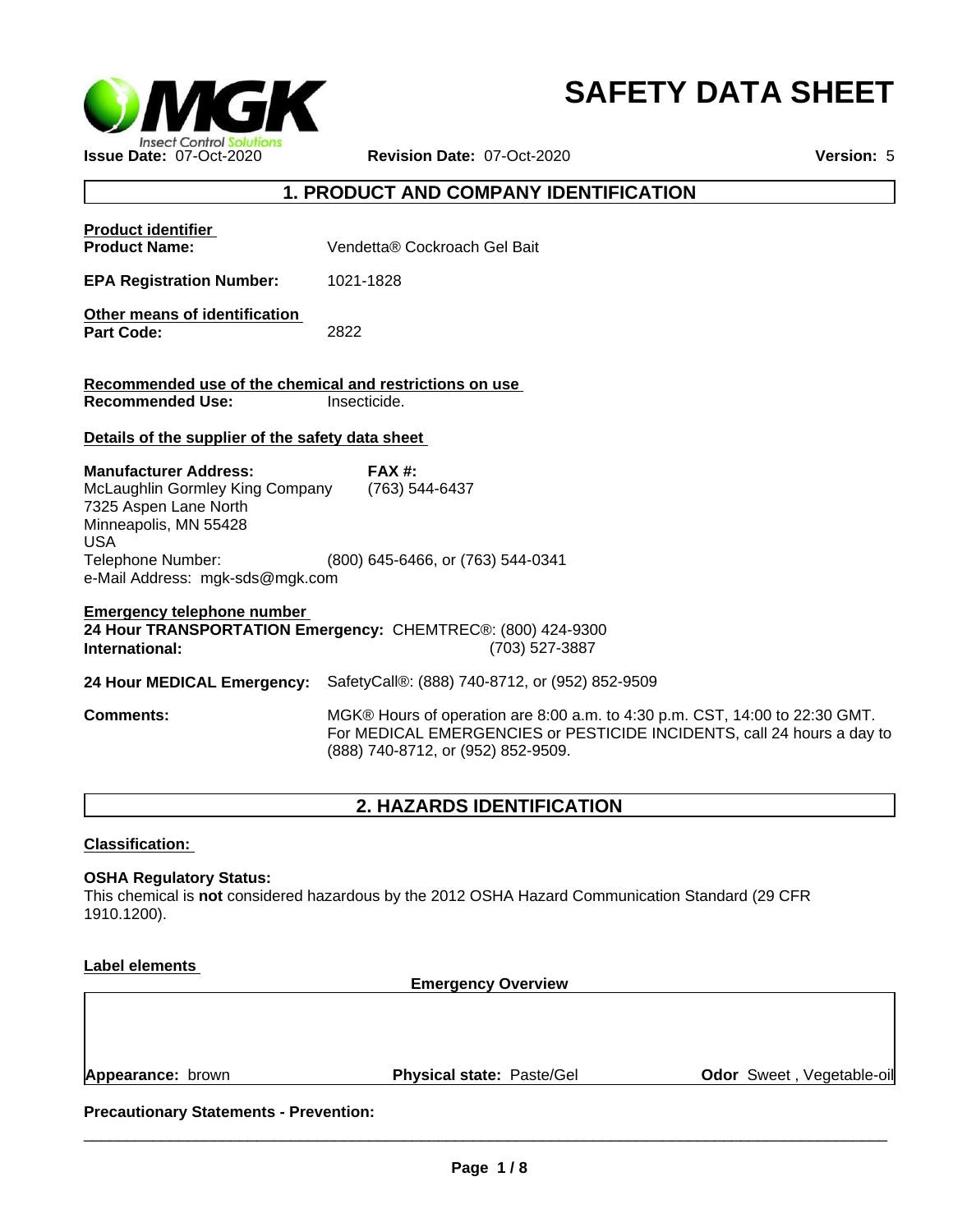P270 - Do not eat, drink or smoke when using this product

#### **Precautionary Statements - Response:**

P321 - Specific treatment (see Section 4/ First Aid).

#### **Precautionary Statements - Storage:**

P404 - Store in a closed container

## **Precautionary Statements - Disposal:**

P501 - Dispose of contents/container to an approved waste disposal plant

#### **Hazards not otherwise classified (HNOC):**

Do not use this product in or on electrical equipment due to the possibility of shock hazard.

## **3. COMPOSITION/INFORMATION ON INGREDIENTS**

| ----<br>--<br>name<br>ne | <b>NO</b><br>$\mathbf{r}$ | $\Omega$<br>۱M۰<br>- - - -<br>7ο |
|--------------------------|---------------------------|----------------------------------|
| mectir                   | _                         | 0.050                            |

\*The exact percentage (concentration) of composition has been withheld as a trade secret

Comments: Ingredients not identified are proprietary or non-hazardous. Values are not product specifications.

## **4. FIRST AID MEASURES**

#### **Aspiration pneumonia hazard:** • Not applicable

#### **Description of first aid measures**

| Eye contact:         | Hold eye open and rinse slowly and gently with water for 15-20 minutes. Remove<br>contact lenses, if present, after the first 5 minutes, then continue rinsing eye. Call<br>a poison control center or doctor for treatment advice.                                                             |
|----------------------|-------------------------------------------------------------------------------------------------------------------------------------------------------------------------------------------------------------------------------------------------------------------------------------------------|
| <b>Skin Contact:</b> | Take off contaminated clothing. Rinse skin immediately with plenty of water for<br>15-20 minutes. Call a poison control centeror doctor for treatment advice.                                                                                                                                   |
| Ingestion:           | If swallowed, IMMEDIATELY call a poison control center or doctor for treatment<br>advice. Have person sip a glass of water if able to swallow. Do not induce vomiting<br>unless told to do so by a poison control center or a doctor. Never give anything by<br>mouth to an unconscious person. |
| Inhalation:          | Remove affected person to fresh air. If person is not breathing, call 911 or an<br>ambulance, then give artificial respiration, preferably mouth-to-mouth if possible.<br>Call a poison control center or doctor for further treatment advice.                                                  |
| Note to physicians:  | For skin effects, a highly efficient therapeutic agent for Pyrethrin/ Pyrethroid<br>exposure is topical application of tocopherol acetate (Vitamin E).                                                                                                                                          |

## **5. FIRE-FIGHTING MEASURES**

## **Suitable extinguishing media**

Use extinguishing measures that are appropriate to local circumstances and the surrounding environment.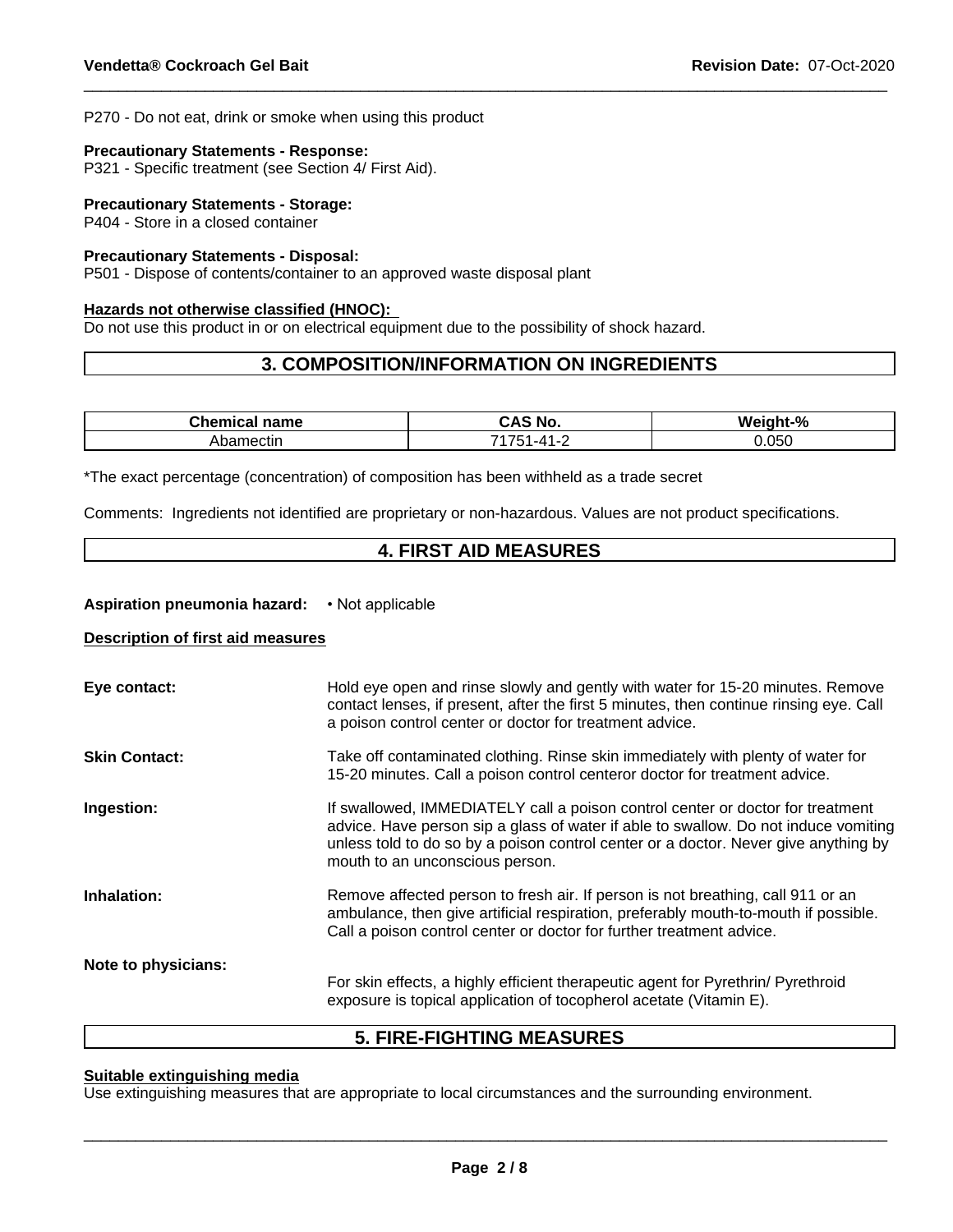#### **Unsuitable extinguishing media:**

Caution: Use of water spray when fighting fire may be inefficient.

**Hazardous combustion products:** Carbon monoxide, Carbon dioxide (CO2).

#### **Specific hazards arising from the chemical**

No information available.

#### **Explosion data**

**Sensitivity to Mechanical Impact:** None. **Sensitivity to Static Discharge:** None.

#### **Protective equipment and precautions for firefighters:**

As in any fire, wear self-contained breathing apparatus pressure-demand, MSHA/NIOSH (approved or equivalent) and full protective gear.

### **6. ACCIDENTAL RELEASE MEASURES**

**Personal precautions, protective equipment and emergency procedures**

**Personal precautions:** Use personal protective equipment as required.

**Environmental precautions:** Prevent further leakage or spillage if safe to do so. Do not allow into any sewer, on the ground or into any body of water. Prevent product from entering drains. Local authorities should be advised if significant spillages cannot be contained. See Section 12 for additional ecological information.

#### **Methods and material for containment and cleaning up**

**Methods for containment:** Prevent further leakage or spillage if safe to do so.

**Methods for cleaning up:** Dam up. Soak up with inert absorbent material. Pick up and transfer to properly labeled containers. Clean contaminated surface thoroughly.

## **7. HANDLING AND STORAGE**

#### **Precautions for safe handling**

**Advice on safe handling:** Use personal protective equipment as required.Ensure adequate ventilation, especially in confined areas. For more information, see product label.

#### **Conditions for safe storage, including any incompatibilities**

**Storage Conditions:** Keep container tightly closed in a dry and well-ventilated place. For more information, see product label.

## **8. EXPOSURE CONTROLS/PERSONAL PROTECTION**

## **Control parameters**

**Exposure Guidelines:** This product, as supplied, does not contain any hazardous materials with occupational exposure limits established by the region specific regulatory bodies

#### **Appropriate engineering controls**

| <b>Engineering Controls:</b> | Safety showers   |
|------------------------------|------------------|
|                              | Eyewash stations |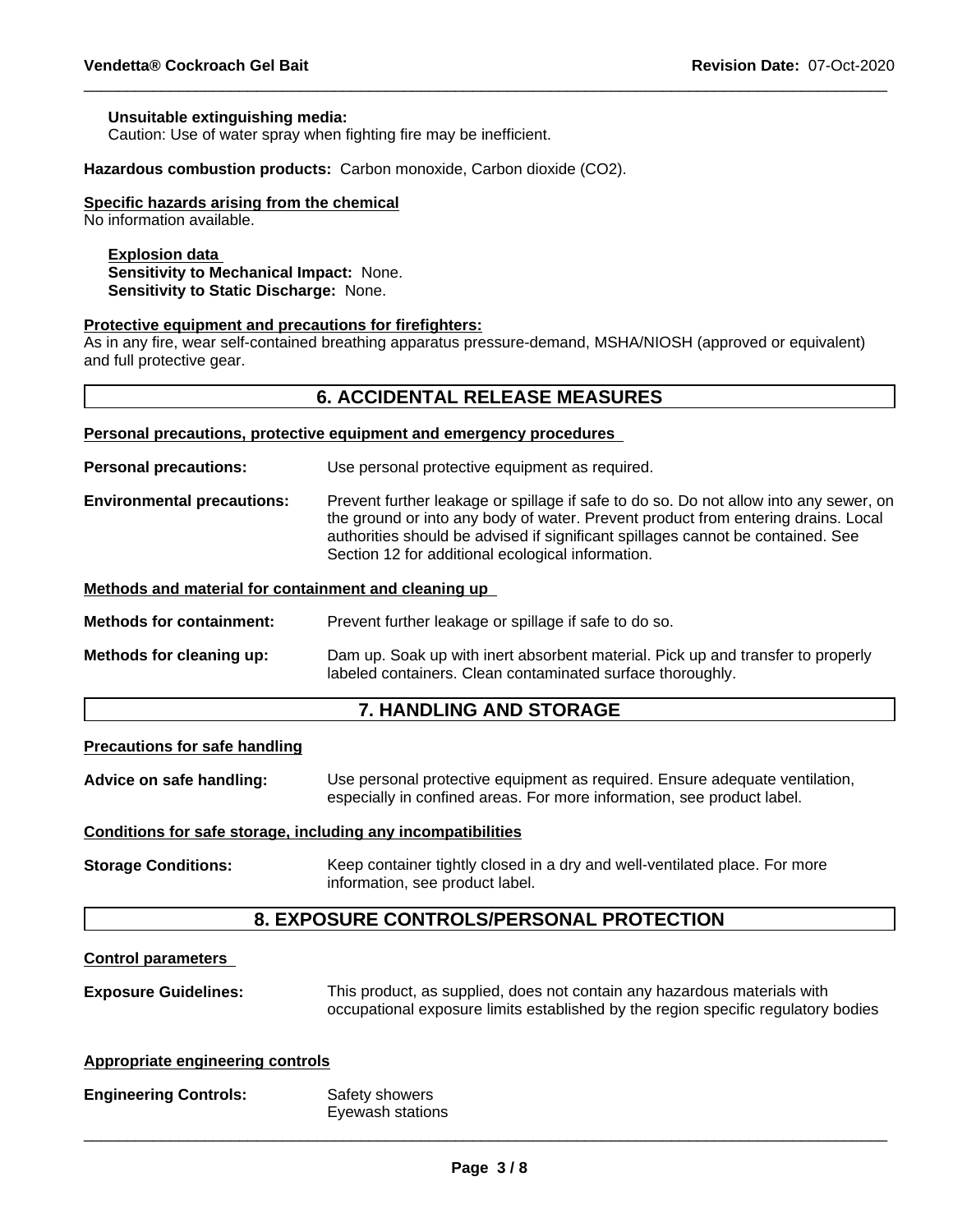| Ventilation systems |  |
|---------------------|--|
|---------------------|--|

## **Individual protection measures, such as personal protective equipment**

| Protective eyewear is recommended, but is not required.                                                                                                                        |
|--------------------------------------------------------------------------------------------------------------------------------------------------------------------------------|
| Protective gloves are recommended, but are not required.                                                                                                                       |
| No protective equipment is needed under normal use conditions. If exposure limits<br>are exceeded or irritation is experienced, ventilation and evacuation may be<br>required. |
| When using do not eat, drink or smoke. Wash contaminated clothing before reuse.                                                                                                |
|                                                                                                                                                                                |

# **9. PHYSICAL AND CHEMICAL PROPERTIES**

## **Information on basic physical and chemical properties:**

| <b>Physical state:</b><br>Appearance:<br>Odor<br>Odor threshold:<br><b>Color (Gardner Scale):</b>                                                                                                                                                                                                                                                                                                                                         | Paste/Gel<br>brown<br>Sweet, Vegetable-oil<br>No information available<br>No information available                                                                                                                                                                                                                                                                                                   |                                                                  |
|-------------------------------------------------------------------------------------------------------------------------------------------------------------------------------------------------------------------------------------------------------------------------------------------------------------------------------------------------------------------------------------------------------------------------------------------|------------------------------------------------------------------------------------------------------------------------------------------------------------------------------------------------------------------------------------------------------------------------------------------------------------------------------------------------------------------------------------------------------|------------------------------------------------------------------|
| <b>Property:</b><br>pH:<br>Melting point / freezing point:<br>Boiling point / boiling range:<br>Flash point:                                                                                                                                                                                                                                                                                                                              | <b>Values:</b><br>5.9<br>No information available<br>No information available<br>> 93.3 °C / > 200.0 °F                                                                                                                                                                                                                                                                                              | Comment: • Method<br>@ 5% in H <sub>2</sub> O.<br>Tag Closed Cup |
| <b>Evaporation rate:</b><br>Flammability (solid, gas):<br><b>Upper flammability limit (UEL):</b><br>Lower flammability limit (LEL):<br>Vapor pressure:<br>Vapor density:<br><b>Specific Gravity:</b><br><b>Water solubility:</b><br>Partition coefficient; n-Octanol/<br>Water:<br><b>Autoignition temperature:</b><br><b>Decomposition temperature:</b><br>Kinematic viscosity:<br><b>Dynamic viscosity:</b><br><b>Refractive Index:</b> | No information available<br>No information available<br>No information available<br>No information available<br>No information available<br>No information available<br>No information available<br>No information available<br>No information available<br>No information available<br>No information available<br>No information available<br>No information available<br>No information available |                                                                  |
| <b>Other Information:</b><br><b>Density</b><br>VOC Content (%):                                                                                                                                                                                                                                                                                                                                                                           | 1.155 g/cm <sup>3</sup> @ 20.0 °C<br>0                                                                                                                                                                                                                                                                                                                                                               |                                                                  |
| <b>Miscibility/ Solubility:</b><br>Water:<br>Alcohol:<br><b>Aromatic solvents:</b><br><b>Petroleum distillates:</b>                                                                                                                                                                                                                                                                                                                       | Partially miscible<br>Immiscible<br>Immiscible<br>Immiscible                                                                                                                                                                                                                                                                                                                                         |                                                                  |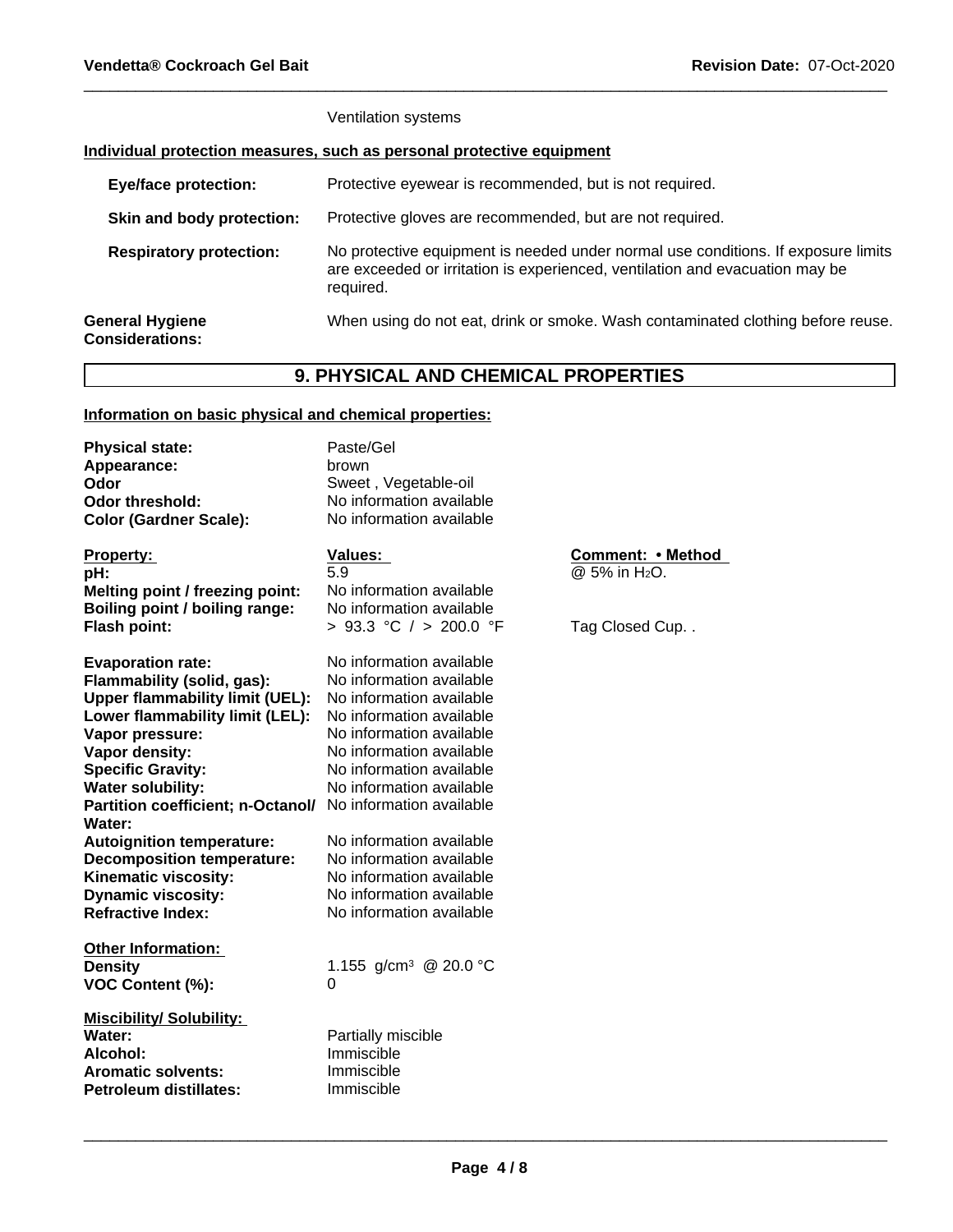## **10. STABILITY AND REACTIVITY**

#### **Reactivity**

No data available

#### **Chemical stability**

Stable under recommended storage conditions.

#### **Possibility of Hazardous Reactions**

None under normal processing.

**Hazardous polymerization:** Hazardous polymerization does not occur.

#### **Conditions to avoid**

Extremes of temperature and direct sunlight.

#### **Incompatible materials:**

Incompatible with strong acids and bases. Incompatible with oxidizing agents.

#### **Hazardous Decomposition Products**

Carbon monoxide, Carbon dioxide (CO2).

## **11. TOXICOLOGICAL INFORMATION**

#### **Numerical measures of toxicity - Product Information**

| Oral LD <sub>50</sub>         | $>5,000$ mg/kg (rat)                                                                                     |
|-------------------------------|----------------------------------------------------------------------------------------------------------|
| <b>Dermal LD<sub>50</sub></b> | $>5,000$ mg/kg (rabbit)                                                                                  |
| <b>Inhalation LC50</b>        | No data required.                                                                                        |
| Eye contact:                  | Irritation clearing in 72 hours. (rabbit).                                                               |
| <b>Skin Contact:</b>          | No irritation at 72 hours. (rabbit).                                                                     |
| <b>Skin Irritation Index:</b> | 0.3                                                                                                      |
| Sensitization:                | Negative. (guinea pig).                                                                                  |
| Carcinogenicity               | This product does not contain any carcinogens or potential carcinogens as listed<br>by OSHA, IARC or NTP |
| <b>Reproductive toxicity:</b> | No information available.                                                                                |
| <b>Developmental Toxicity</b> | No information available.                                                                                |
| Teratogenicity:               | No information available.                                                                                |
| STOT - single exposure:       | No information available.                                                                                |
| STOT - repeated exposure:     | No information available.                                                                                |

## **12. ECOLOGICAL INFORMATION**

#### **Ecotoxicity:**

#### **Persistence and degradability** No information available.

**Bioaccumulation** No information available.

**Other adverse effects:** No information available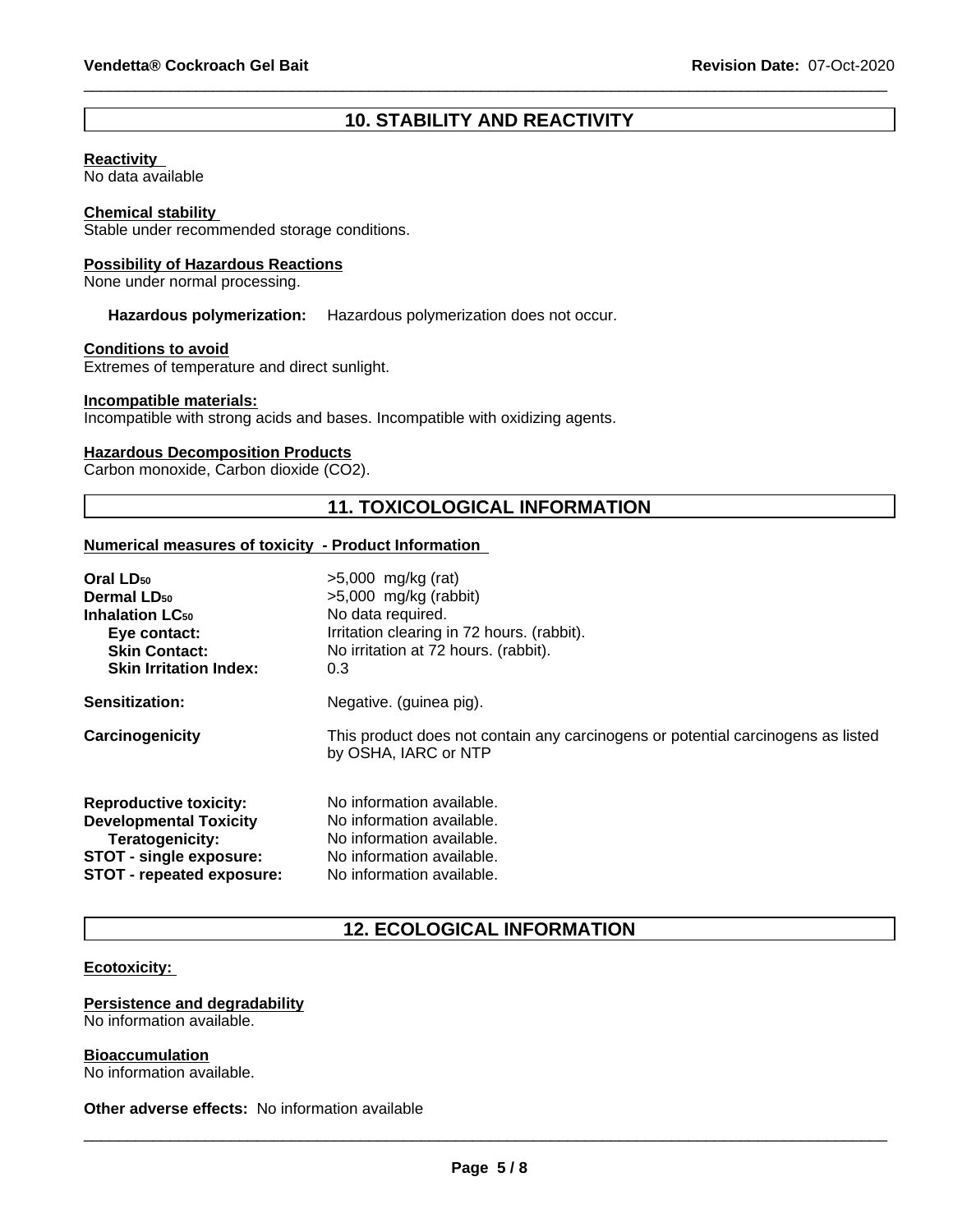#### **Environmental hazards (EPA):**

Do not discharge effluent containing this product into lakes, streams, ponds, estuaries, oceans or other waters unless in accordance with the requirements of a National Pollutant Discharge Elimination System (NPDES) permit and the permitting authority has been notified in writing prior to discharge. Do not discharge effluent containing this product to sewer systems without previously notifying the local sewage treatment plant authority. For guidance contact your State Water Board or Regional Office of the EPA.

## **13. DISPOSAL CONSIDERATIONS**

#### **Waste treatment methods**

**Disposal of wastes:** Disposal should be in accordance with applicable regional, national and local laws and regulations. For more information, see product label.

### **Contaminated packaging:** For more information, see product label.

## **14. TRANSPORT INFORMATION**

#### **DOT (Department of Transportation)**

| <b>Proper Shipping Name:</b><br><b>Hazard Class:</b> | Insecticides, Insect or Animal Repellent, Solid<br>This material is not hazardous.                                                                                   |
|------------------------------------------------------|----------------------------------------------------------------------------------------------------------------------------------------------------------------------|
| <b>Other DOT Shipping</b><br>Information:            | This material is <b>not</b> regulated by the DOT as a hazardous material when shipped<br>in Non-Bulk quantities ( <i>i.e.</i> , less-than 119 Gallons / 450 Liters). |
|                                                      | When shipping in Bulk-quantities ( <i>i.e.</i> , more than 119 Gallons / 450 Liters), please<br>contact MGK® for the proper shipping description.                    |
| Air (IATA/ ICAO)                                     |                                                                                                                                                                      |
| <b>Proper Shipping Name:</b><br><b>Hazard Class:</b> | Insecticides, Insect or Animal Repellent, Solid<br>This material is not hazardous.                                                                                   |
| <b>Vessel (IMO/ IMDG)</b>                            |                                                                                                                                                                      |
| <b>UN/ID Number:</b>                                 | UN3077                                                                                                                                                               |
| <b>Proper Shipping Name:</b>                         | Environmentally Hazardous Substance, Solid, n.o.s. (Abamectin)                                                                                                       |
| <b>Hazard Class:</b>                                 | 9                                                                                                                                                                    |
| <b>Packing Group:</b>                                | Ш                                                                                                                                                                    |
| <b>Marine Pollutant:</b>                             | Yes                                                                                                                                                                  |

## **15. REGULATORY INFORMATION**

#### **US Federal Regulations**

## **SARA 313**

Section 313 of Title III of the Superfund Amendments and Reauthorization Act of 1986 (SARA). This product does not contain any chemicals which are subject to the reporting requirements of the Act and Title 40 of the Code of Federal Regulations, Part 372

#### **SARA 311/312 Hazard Categories**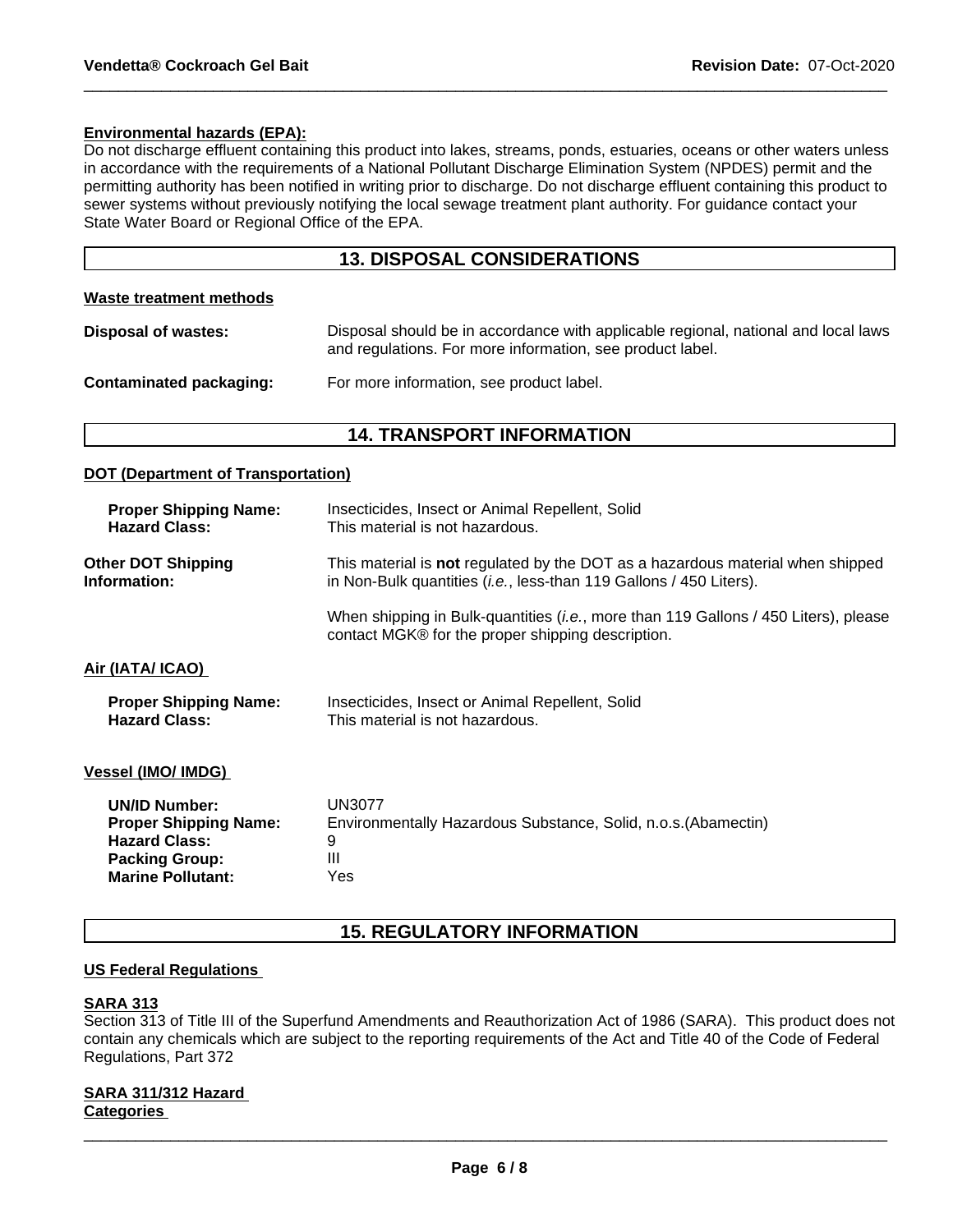| Acute health hazard               | N٥ |  |
|-----------------------------------|----|--|
| <b>Chronic Health Hazard</b>      | Nο |  |
| Fire hazard                       | Nο |  |
| Sudden release of pressure hazard | Nο |  |
| <b>Reactive Hazard</b>            | Nο |  |

## **CWA (Clean Water Act)**

This product does not contain any substances regulated as pollutants pursuant to the Clean Water Act (40 CFR 122.21 and 40 CFR 122.42)

#### **CERCLA**

This material, as supplied, does not contain any substances regulated as hazardous substances under the Comprehensive Environmental Response Compensation and Liability Act (CERCLA) (40 CFR 302) or the Superfund Amendments and Reauthorization Act (SARA) (40 CFR 355). There may be specific reporting requirements at the local, regional, or state level pertaining to releases of this material

### **US State Regulations:**

#### **California Proposition 65:**

This product does not contain any intentionally added Proposition 65 chemicals

### **U.S. EPA Label Information:**

### **EPA Registration Number:** 1021-1828

#### **Difference between SDS and EPA (FIFRA) Pesticide label:**

This chemical is a pesticide product registered by the United States Environmental Protection Agency and is subject to certain labeling requirements under federal pesticide law. These requirements differ from the classification criteria and hazard information required for Safety Data Sheets (SDS), and for workplace labels of non-pesticide chemicals. The pesticide label also includes other important information, including directions for use. The hazard information required on the pesticide label is reproduced below:

Signal word: **CAUTION**

Precautionary Statements:

• Causes moderate eye irritation

#### **International Inventories:**

| <b>TSCA</b>          | Complies        |
|----------------------|-----------------|
| <b>DSL/NDSL</b>      | Complies        |
| <b>EINECS/ELINCS</b> | Does not comply |
| <b>ENCS</b>          | Does not comply |
| <b>IECSC</b>         | Does not comply |
| <b>KECL</b>          | Does not comply |
| <b>PICCS</b>         | Does not comply |
| <b>AICS</b>          | Does not comply |

**Legend:** 

**TSCA** - United States Toxic Substances Control Act Section 8(b) Inventory

**DSL/NDSL** - Canadian Domestic Substances List/Non-Domestic Substances List

**EINECS/ELINCS** - European Inventory of Existing Chemical Substances/European List of Notified Chemical **Substances** 

**ENCS** - Japan Existing and New Chemical Substances

**IECSC** - China Inventory of Existing Chemical Substances